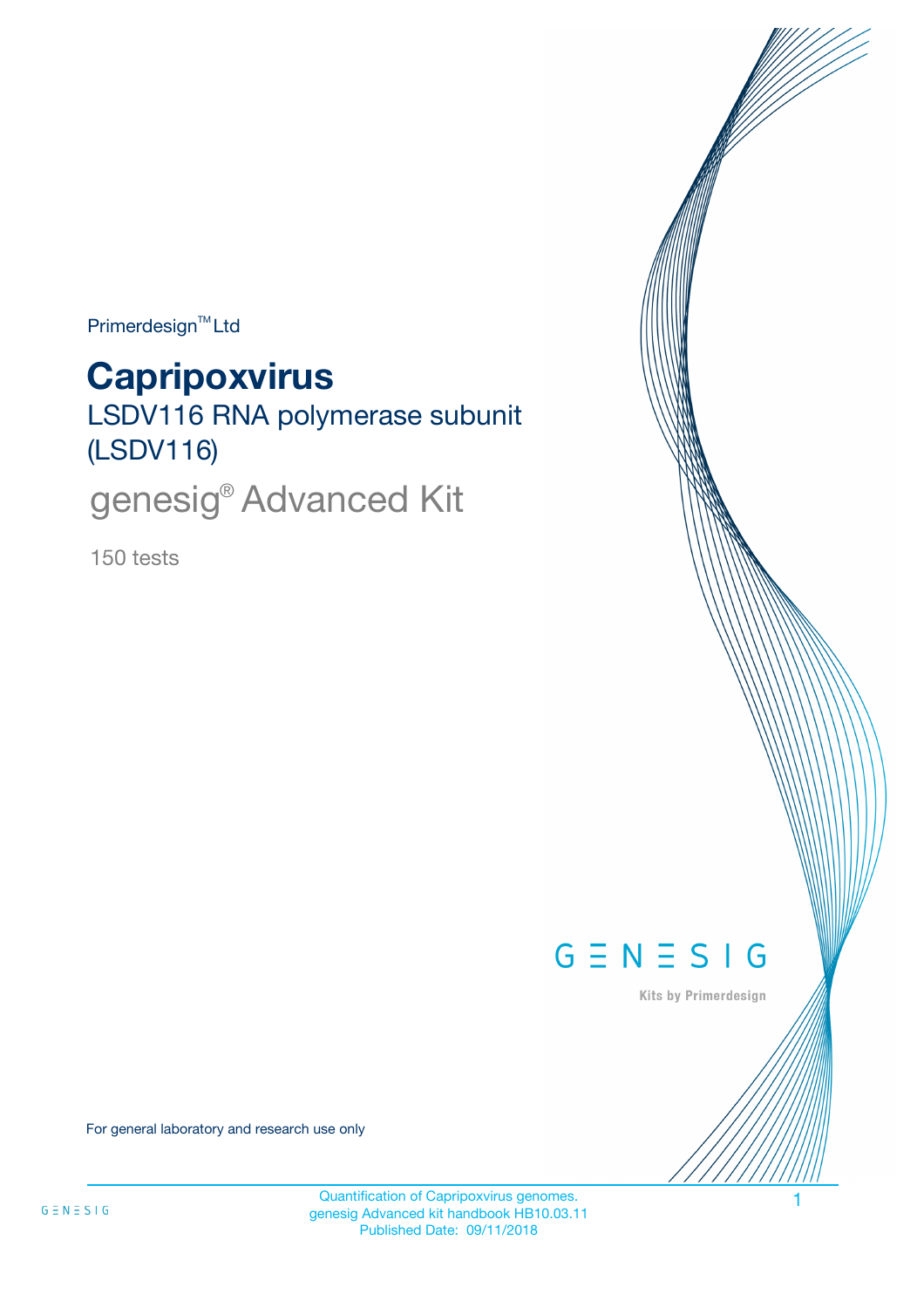# Introduction to Capripoxvirus

The Capripox virus genus is composed of three closely related viruses: goat pox virus (GTPV), sheep pox virus (SPPV) and lumpy skin disease virus (LSDV). They belong to the family Poxviridae and subfamily Chordopoxvirinae. These viruses are the causative agents of diseases which are of great economic significance to farmers in regions in where they are endemic, and have a major impact on the international trade of livestock. The geographical distribution of these three viruses differs, with the sheep pox and goat pox viruses being endemic to Asia and Southern Africa, whereas LSDV is mainly confined to sub-Saharan Africa. The viruses have immunological similarities and sometimes cross-protect against one another but are distinct in finer genetic and antigenic detail. The Capripox virus virion is enveloped, brick-shaped with dimensions of 300×270x200nm and covered in short tubular filaments. There are two distinct virus particles that exist; the intracellular mature virus (IMV) and the extracellular enveloped virus (EEV). The double stranded DNA genome is linear in conformation and is approximately 154kb in length.

Capripox viruses can be found in saliva, conjunctival secretions and milk, as well as in skin lesions and their scabs. Sheep pox virus and goat pox virus are mainly transmitted by the aerosol route following close contact with infected animals. Transmission cannot occur during the prepapular stage, and it is reduced once papules have become necrotic and antibodies have been produced. Alternative routes of infection include through alternative mucus membranes or abraded skin and occasionally via biting insects or contact with contaminated implements, vehicles or objects. The virus enters the host cell by receptor mediated endocytosis and can modulate and mimic the host immune response to subvert the antiviral activity of the host. In endemic areas, the mortality rate is usually less than 10%. However, fatality rates of nearly 100% can occur in young animals. In contrast, lumpy skin disease virus is primarily transmitted by insect vectors and has an incubation period of two to four weeks. Symptoms include fever, discharge from the eyes and nose, nodular, necrotic skin lesions, oedema of the limbs, and swollen lymph nodes. The basic pathogenic mechanism by which the virus seems to cause lesions is viral replication in cells such as the pericytes and endothelial cells of the lymphatic system and in blood vessel walls. This gives rise to vasculitis and lymphangitis. In severe cases, thrombosis and infarction may be the end result. Other cells such as macrophages, fibroblasts and keratinocytes may also be infected. Most animals that recover from clinical disease seem to develop a lifelong immunity. The morbidity rate can vary from 3% to 85%, while the mortality rate varies between 20% and 85%.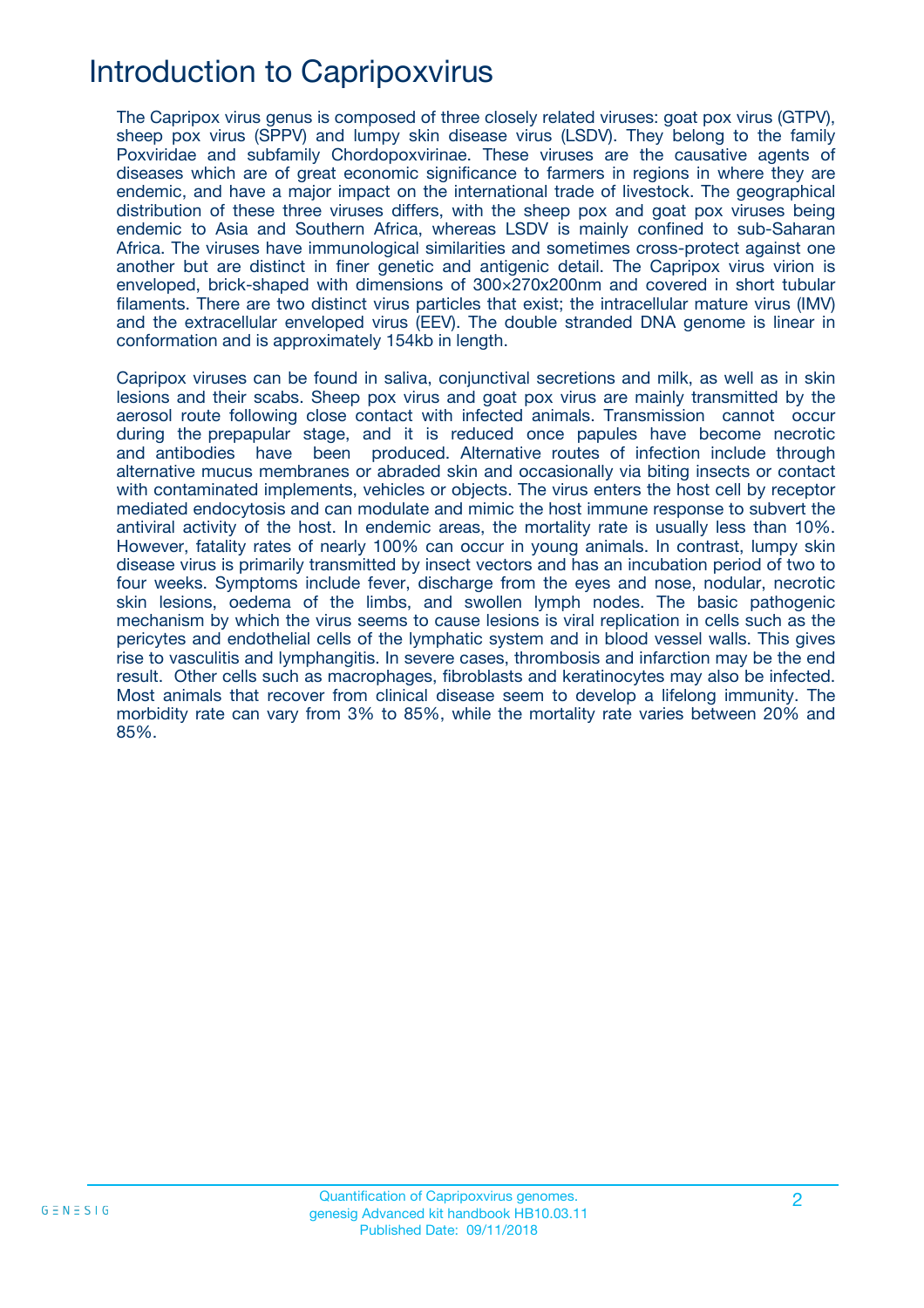# **Specificity**

The Primerdesign genesig Kit for Capripoxvirus (CaPV) genomes is designed for the in vitro quantification of CaPV genomes. The kit is designed to have a broad detection profile. Specifically, the primers represent 100% homology with over 95% of the NCBI database reference sequences available at the time of design.

The dynamics of genetic variation means that new sequence information may become available after the initial design. Primerdesign periodically reviews the detection profiles of our kits and when required releases new versions.

The selected primers and probe will therefore detect Goatpox virus, Sheeppox virus and Lumpy skin disease virus.

If you require further information, or have a specific question about the detection profile of this kit then please send an e.mail to enquiry@primerdesign.co.uk and our bioinformatics team will answer your question.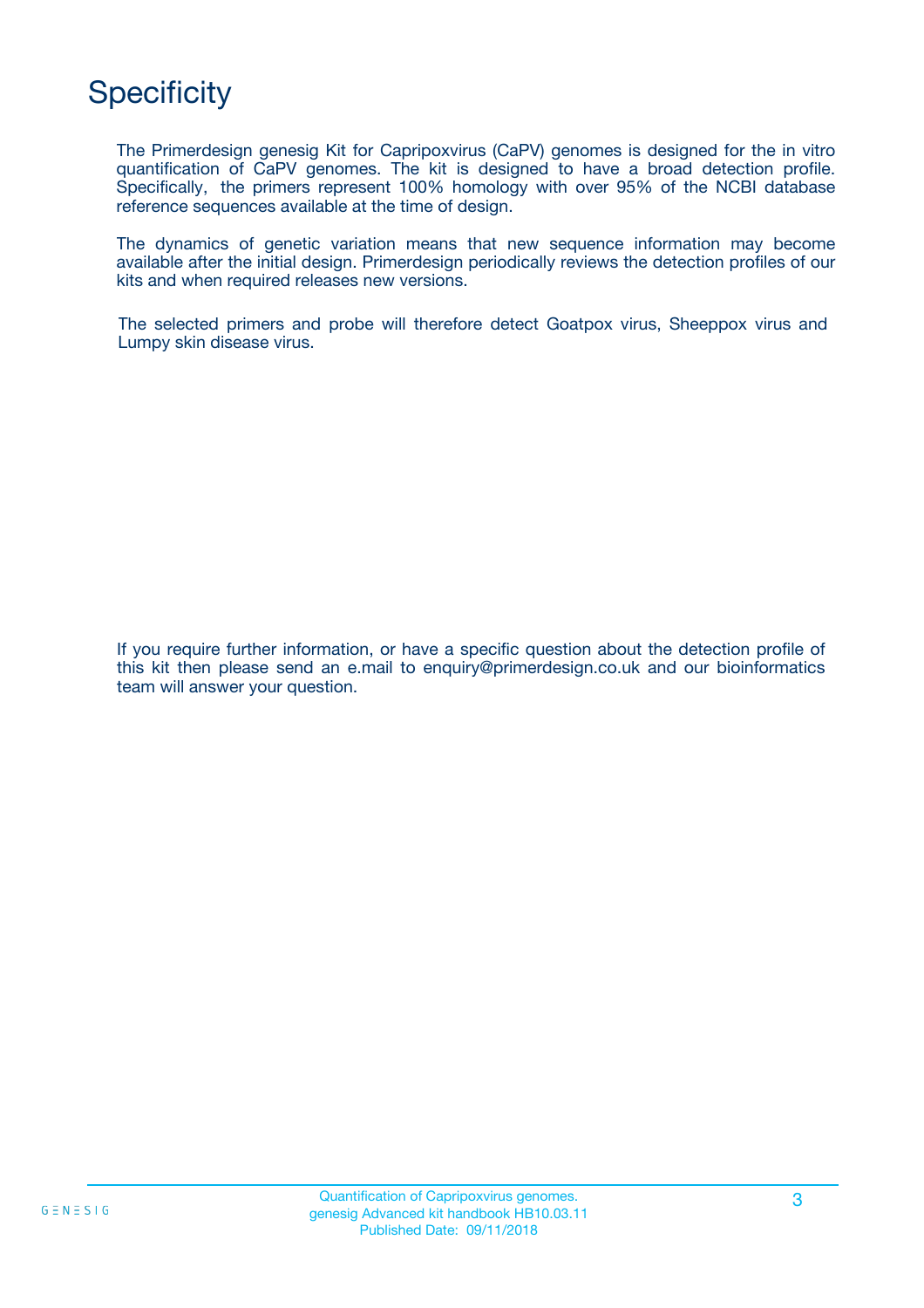### Kit contents

- **CaPV specific primer/probe mix (150 reactions BROWN)** FAM labelled
- **CaPV positive control template (for Standard curve RED)**
- **Internal extraction control primer/probe mix (150 reactions BROWN)** VIC labelled as standard
- **Internal extraction control DNA (150 reactions BLUE)**
- **Endogenous control primer/probe mix (150 reactions BROWN)** FAM labelled
- **RNase/DNase free water (WHITE)** for resuspension of primer/probe mixes
- **Template preparation buffer (YELLOW)** for resuspension of internal control template, positive control template and standard curve preparation

### Reagents and equipment to be supplied by the user

#### **Real-time PCR Instrument**

#### **Extraction kit**

This kit is recommended for use with genesig Easy DNA/RNA extraction kit. However, it is designed to work well with all processes that yield high quality RNA and DNA with minimal PCR inhibitors.

#### **oasig**TM **lyophilised or Precision**®**PLUS 2X qPCR Master Mix**

This kit is intended for use with oasig or PrecisionPLUS2X qPCR Master Mix.

**Pipettors and Tips**

**Vortex and centrifuge**

#### **Thin walled 1.5 ml PCR reaction tubes**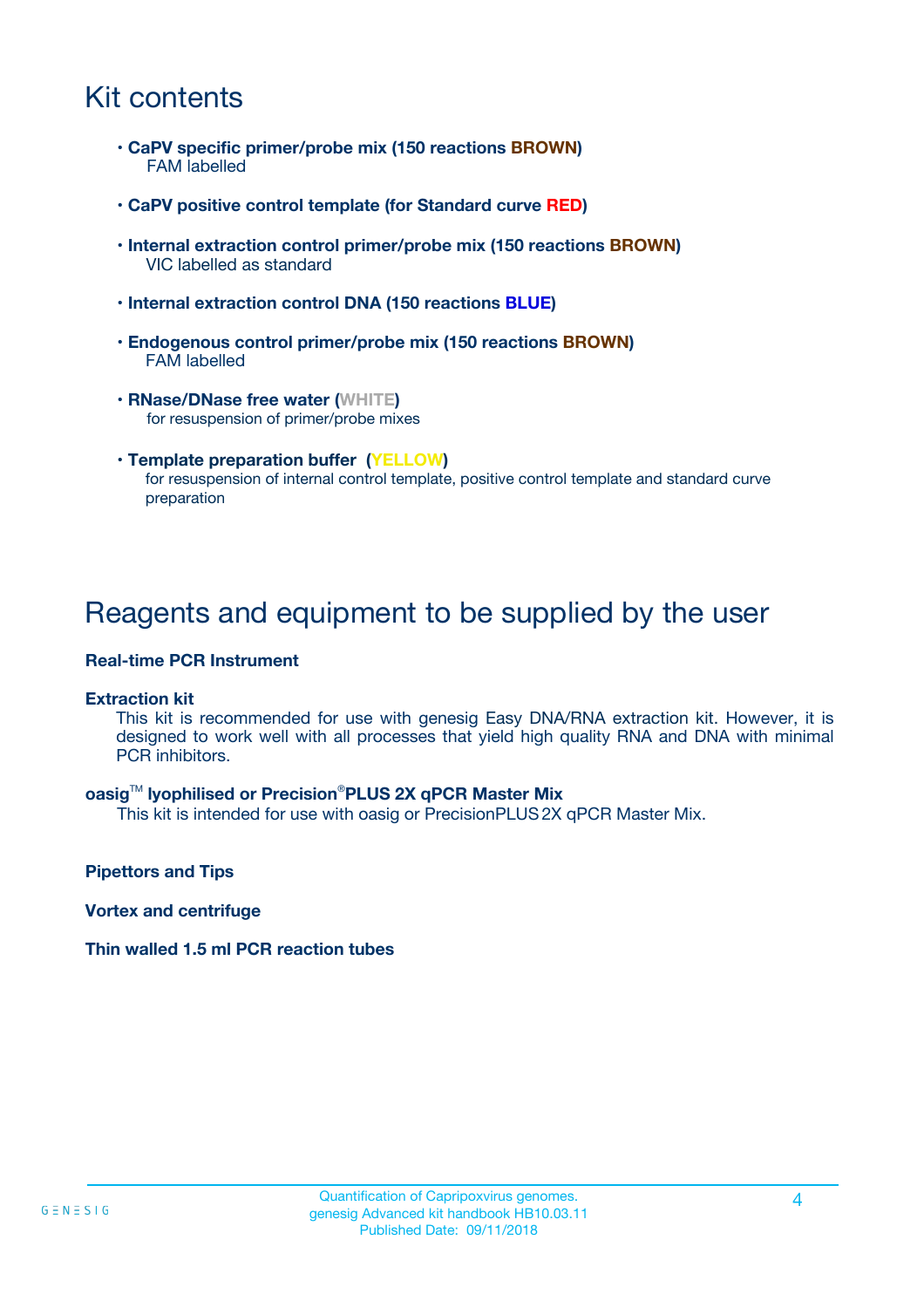### Kit storage and stability

This kit is stable at room temperature but should be stored at -20ºC on arrival. Once the lyophilised components have been resuspended they should not be exposed to temperatures above -20°C for longer than 30 minutes at a time and unnecessary repeated freeze/thawing should be avoided. The kit is stable for six months from the date of resuspension under these circumstances.

If a standard curve dilution series is prepared this can be stored frozen for an extended period. If you see any degradation in this serial dilution a fresh standard curve can be prepared from the positive control.

Primerdesign does not recommend using the kit after the expiry date stated on the pack.

### Suitable sample material

All kinds of sample material suited for PCR amplification can be used. Please ensure the samples are suitable in terms of purity, concentration, and DNA integrity (An internal PCR control is supplied to test for non specific PCR inhibitors). Always run at least one negative control with the samples. To prepare a negative-control, replace the template DNA sample with RNase/DNase free water.

### Dynamic range of test

Under optimal PCR conditions genesig CaPV detection kits have very high priming efficiencies of >95% and can detect less than 100 copies of target template.

### Notices and disclaimers

This product is developed, designed and sold for research purposes only. It is not intended for human diagnostic or drug purposes or to be administered to humans unless clearly expressed for that purpose by the Food and Drug Administration in the USA or the appropriate regulatory authorities in the country of use. During the warranty period Primerdesign genesig detection kits allow precise and reproducible data recovery combined with excellent sensitivity. For data obtained by violation to the general GLP guidelines and the manufacturer's recommendations the right to claim under guarantee is expired. PCR is a proprietary technology covered by several US and foreign patents. These patents are owned by Roche Molecular Systems Inc. and have been sub-licensed by PE Corporation in certain fields. Depending on your specific application you may need a license from Roche or PE to practice PCR. Additional information on purchasing licenses to practice the PCR process may be obtained by contacting the Director of Licensing at Roche Molecular Systems, 1145 Atlantic Avenue, Alameda, CA 94501 or Applied Biosystems business group of the Applera Corporation, 850 Lincoln Centre Drive, Foster City, CA 94404. In addition, the 5' nuclease assay and other homogeneous amplification methods used in connection with the PCR process may be covered by U.S. Patents 5,210,015 and 5,487,972, owned by Roche Molecular Systems, Inc, and by U.S. Patent 5,538,848, owned by The Perkin-Elmer Corporation.

# Trademarks

Primerdesign™ is a trademark of Primerdesign Ltd.

genesig $^\circledR$  is a registered trademark of Primerdesign Ltd.

The PCR process is covered by US Patents 4,683,195, and 4,683,202 and foreign equivalents owned by Hoffmann-La Roche AG. BI, ABI PRISM® GeneAmp® and MicroAmp® are registered trademarks of the Applera Genomics (Applied Biosystems Corporation). BIOMEK® is a registered trademark of Beckman Instruments, Inc.; iCycler™ is a registered trademark of Bio-Rad Laboratories, Rotor-Gene is a trademark of Corbett Research. LightCycler™ is a registered trademark of the Idaho Technology Inc. GeneAmp®, TaqMan® and AmpliTaqGold® are registered trademarks of Roche Molecular Systems, Inc., The purchase of the Primerdesign™ reagents cannot be construed as an authorization or implicit license to practice PCR under any patents held by Hoffmann-LaRoche Inc.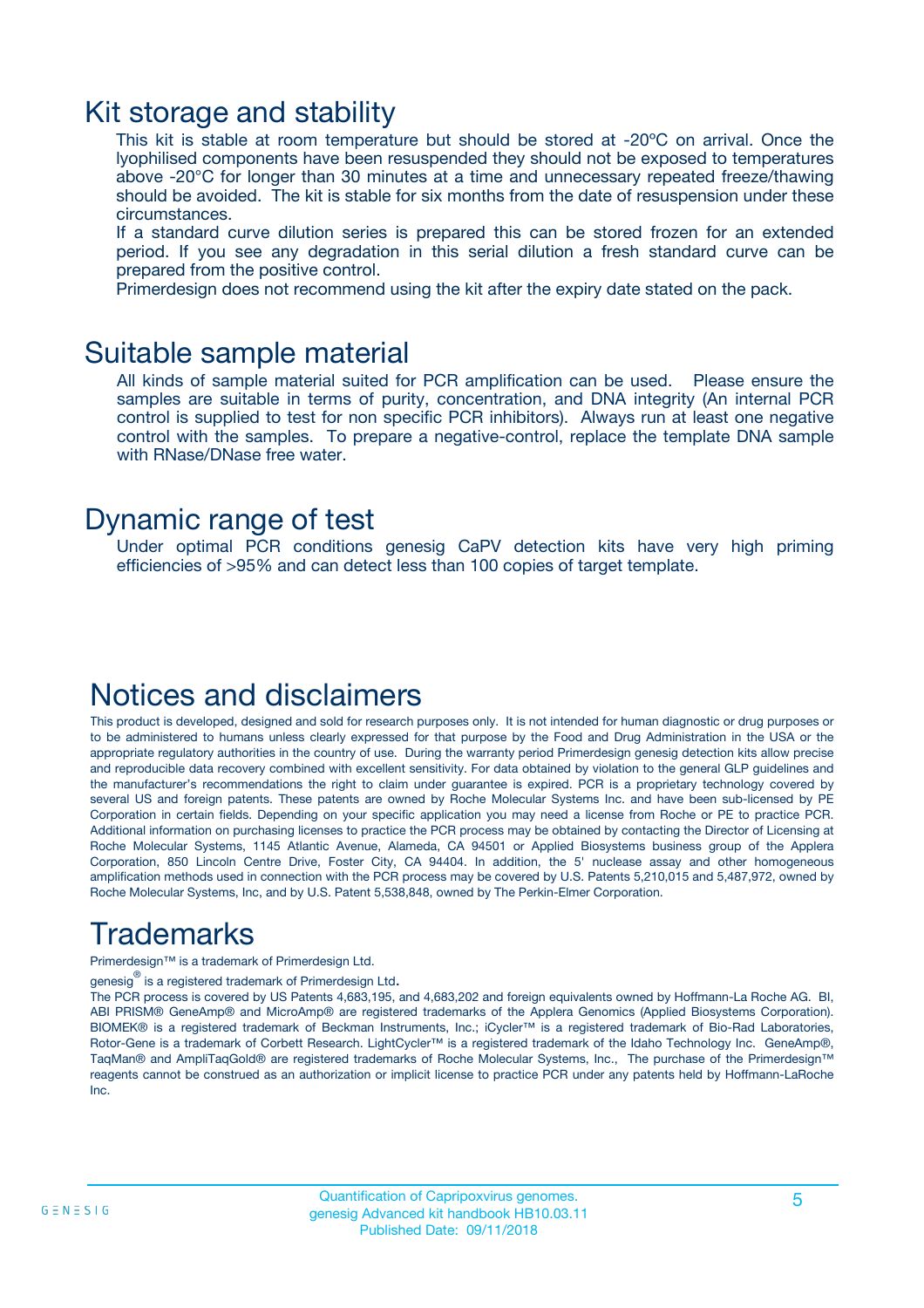### Principles of the test

#### **Real-time PCR**

A CaPV specific primer and probe mix is provided and this can be detected through the FAM channel.

The primer and probe mix provided exploits the so-called TaqMan® principle. During PCR amplification, forward and reverse primers hybridize to the CaPV DNA. A fluorogenic probe is included in the same reaction mixture which consists of a DNA probe labeled with a 5`-dye and a 3`-quencher. During PCR amplification, the probe is cleaved and the reporter dye and quencher are separated. The resulting increase in fluorescence can be detected on a range of qPCR platforms.

#### **Positive control**

For copy number determination and as a positive control for the PCR set up, the kit contains a positive control template. This can be used to generate a standard curve of CaPV copy number / Cq value. Alternatively the positive control can be used at a single dilution where full quantitative analysis of the samples is not required. Each time the kit is used, at least one positive control reaction must be included in the run. A positive result indicates that the primers and probes for detecting the target CaPV gene worked properly in that particular experimental scenario. If a negative result is obtained the test results are invalid and must be repeated. Care should be taken to ensure that the positive control does not contaminate any other kit component which would lead to false-positive results. This can be achieved by handling this component in a Post PCR environment. Care should also be taken to avoid cross-contamination of other samples when adding the positive control to the run. This can be avoided by sealing all other samples and negative controls before pipetting the positive control into the positive control well.

#### **Negative control**

To validate any positive findings a negative control reaction should be included every time the kit is used. For this reaction the RNase/DNase free water should be used instead of template. A negative result indicates that the reagents have not become contaminated while setting up the run.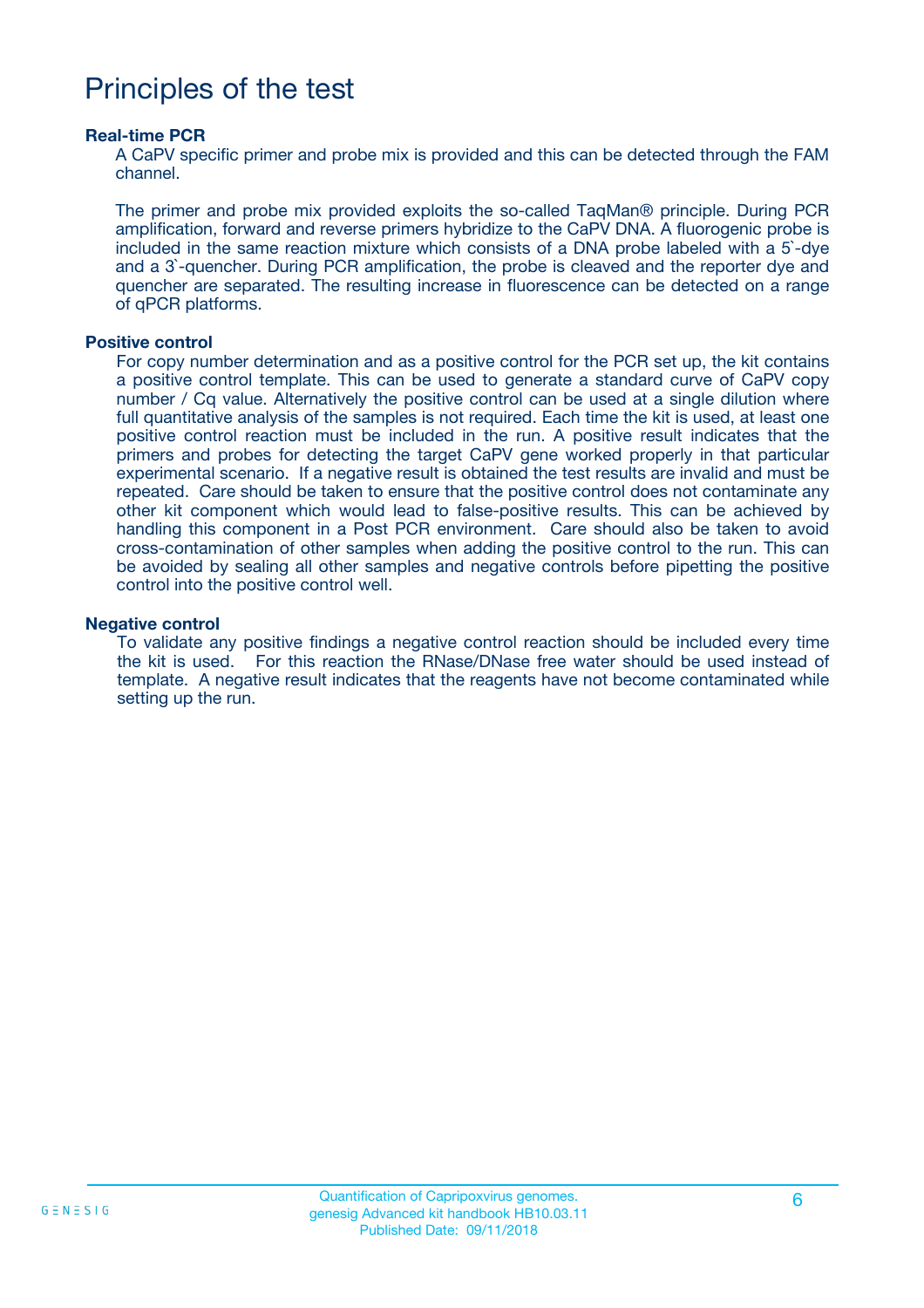#### **Internal DNA extraction control**

When performing DNA extraction, it is often advantageous to have an exogenous source of DNA template that is spiked into the lysis buffer. This control DNA is then co-purified with the sample DNA and can be detected as a positive control for the extraction process. Successful co-purification and qPCR for the control DNA also indicates that PCR inhibitors are not present at a high concentration.

A separate primer and probe mix are supplied with this kit to detect the exogenous DNA using qPCR. The primers are present at PCR limiting concentrations which allows multiplexing with the target sequence primers. Amplification of the control DNA does not interfere with detection of the CaPV target DNA even when present at low copy number. The Internal control is detected through the VIC channel and gives a Cq value of 28+/-3.

#### **Endogenous control**

To confirm extraction of a valid biological template, a primer and probe mix is included to detect an endogenous gene. Detection of the endogenous control is through the FAM channel and it is NOT therefore possible to perform a multiplex with the CaPV primers. A poor endogenous control signal may indicate that the sample did not contain sufficient biological material.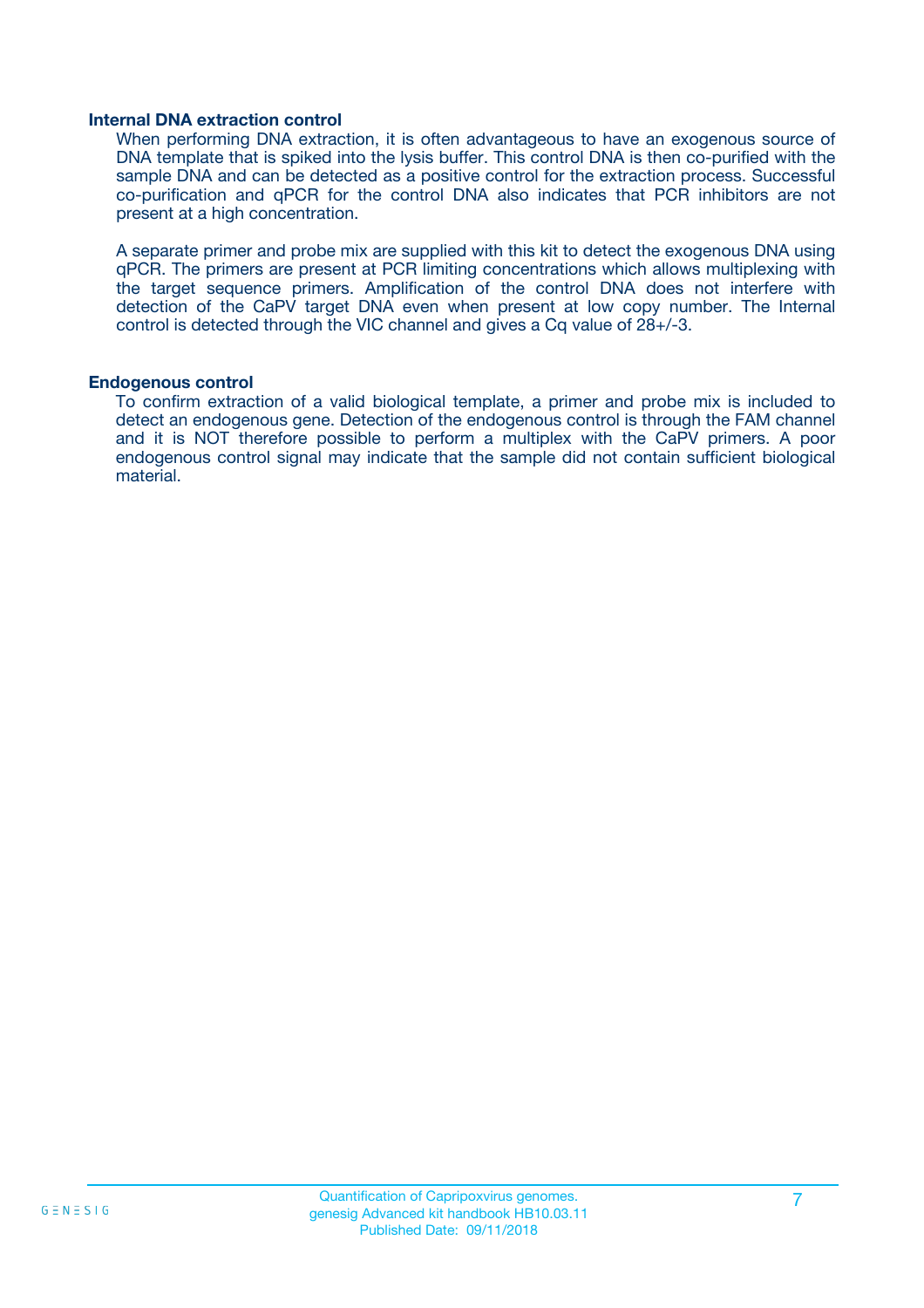### Resuspension protocol

To minimize the risk of contamination with foreign DNA, we recommend that all pipetting be performed in a PCR clean environment. Ideally this would be a designated PCR lab or PCR cabinet. Filter tips are recommended for all pipetting steps.

- **1. Pulse-spin each tube in a centrifuge before opening.** This will ensure lyophilised primer and probe mix is in the base of the tube and is not spilt upon opening the tube.
- **2. Resuspend the primer/probe mixes in the RNase/DNase free water supplied, according to the table below:**

To ensure complete resuspension, vortex each tube thoroughly.

| Component - resuspend in water                       |          |  |
|------------------------------------------------------|----------|--|
| <b>Pre-PCR pack</b>                                  |          |  |
| CaPV primer/probe mix (BROWN)                        | $165$ µ  |  |
| Internal extraction control primer/probe mix (BROWN) | $165$ µl |  |
| Endogenous control primer/probe mix (BROWN)          | 165 µl   |  |

**3. Resuspend the internal control template and positive control template in the template preparation buffer supplied, according to the table below:** To ensure complete resuspension, vortex each tube thoroughly.

| Component - resuspend in template preparation buffer |  |  |  |
|------------------------------------------------------|--|--|--|
| <b>Pre-PCR heat-sealed foil</b>                      |  |  |  |
| Internal extraction control DNA (BLUE)               |  |  |  |
| <b>Post-PCR heat-sealed foil</b>                     |  |  |  |
| CaPV Positive Control Template (RED) *               |  |  |  |

\* This component contains high copy number template and is a VERY significant contamination risk. It must be opened and handled in a separate laboratory environment, away from the other components.

### DNA extraction

The internal extraction control DNA can be added either to the DNA lysis/extraction buffer or to the DNA sample once it has been resuspended in lysis buffer.

**DO NOT add the internal extraction control DNA directly to the unprocessed biological sample as this will lead to degradation and a loss in signal.**

- **1. Add 4µl of the Internal extraction control DNA (BLUE) to each sample in DNA lysis/extraction buffer per sample.**
- **2. Complete DNA extraction according to the manufacturers protocols.**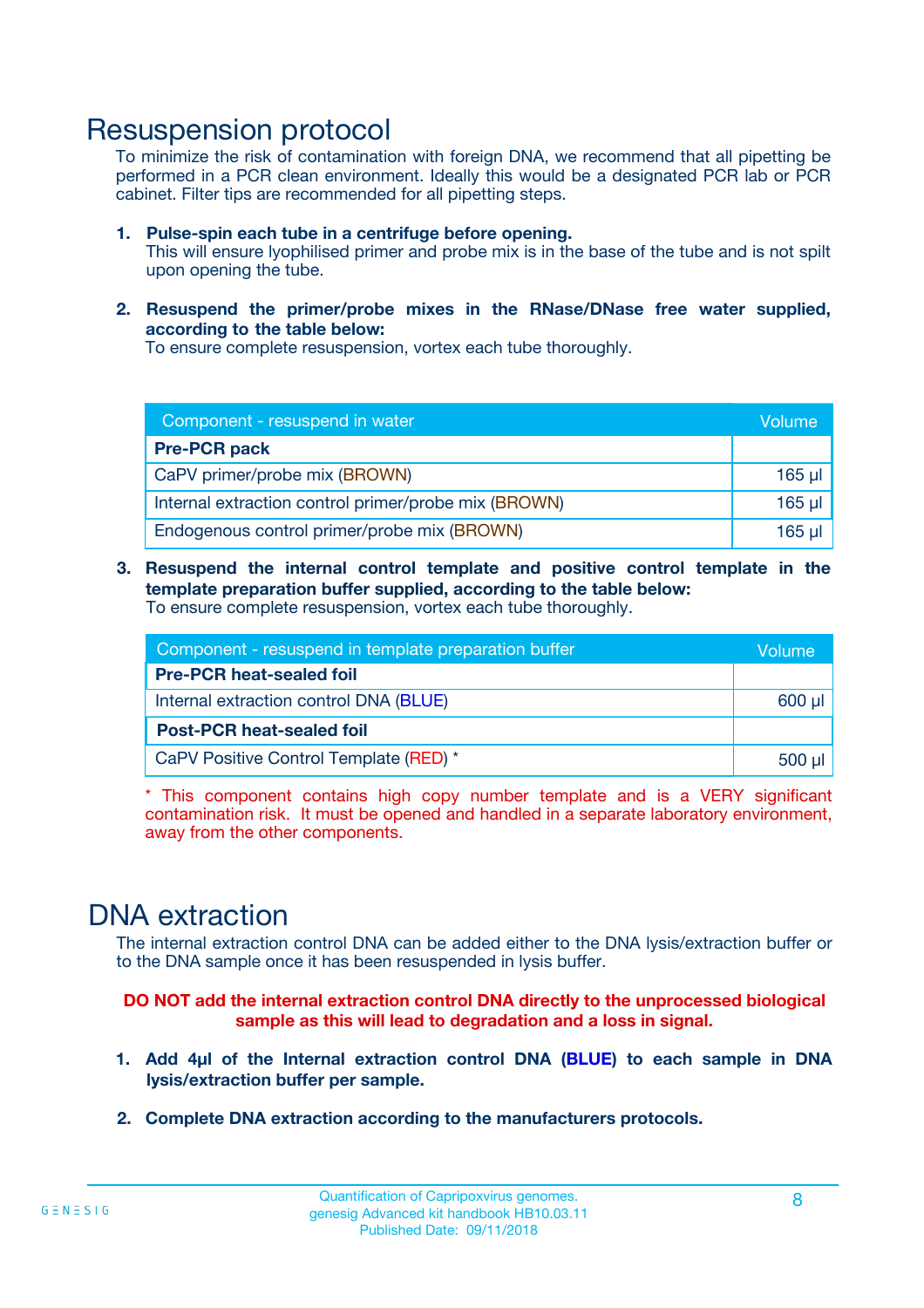# qPCR detection protocol

**1. For each DNA sample prepare a reaction mix according to the table below:** Include sufficient reactions for positive and negative controls.

| Component                                            | Volume   |
|------------------------------------------------------|----------|
| oasig or PrecisionPLUS 2X qPCR Master Mix            | $10 \mu$ |
| CaPV primer/probe mix (BROWN)                        | 1 µI     |
| Internal extraction control primer/probe mix (BROWN) | 1 µl     |
| <b>RNase/DNase free water (WHITE)</b>                | $3 \mu$  |
| <b>Final Volume</b>                                  | 15 µl    |

**2. For each DNA sample prepare an endogenous control reaction according to the table below (Optional):**

**This control reaction will provide useful information regarding the quality of the biological sample.**

| Component                                   | Volume          |
|---------------------------------------------|-----------------|
| oasig or PrecisionPLUS 2X qPCR Master Mix   | $10 \mu$        |
| Endogenous control primer/probe mix (BROWN) | 1 µI            |
| <b>RNase/DNase free water (WHITE)</b>       | 4 µl            |
| <b>Final Volume</b>                         | 15 <sub>µ</sub> |

- **3. Pipette 15µl of each mix into individual wells according to your qPCR experimental plate set up.**
- **4. Prepare sample DNA templates for each of your samples.**
- **5. Pipette 5µl of DNA template into each well, according to your experimental plate set up.**

For negative control wells use 5µl of RNase/DNase free water. The final volume in each well is 20ul.

**6. If a standard curve is included for quantitative analysis, prepare a reaction mix according to the table below:**

| Component                                 | Volume          |
|-------------------------------------------|-----------------|
| oasig or PrecisionPLUS 2X qPCR Master Mix | 10 $\mu$        |
| CaPV primer/probe mix (BROWN)             | 1 µI            |
| <b>RNase/DNase free water (WHITE)</b>     | $4 \mu$         |
| <b>Final Volume</b>                       | 15 <sub>µ</sub> |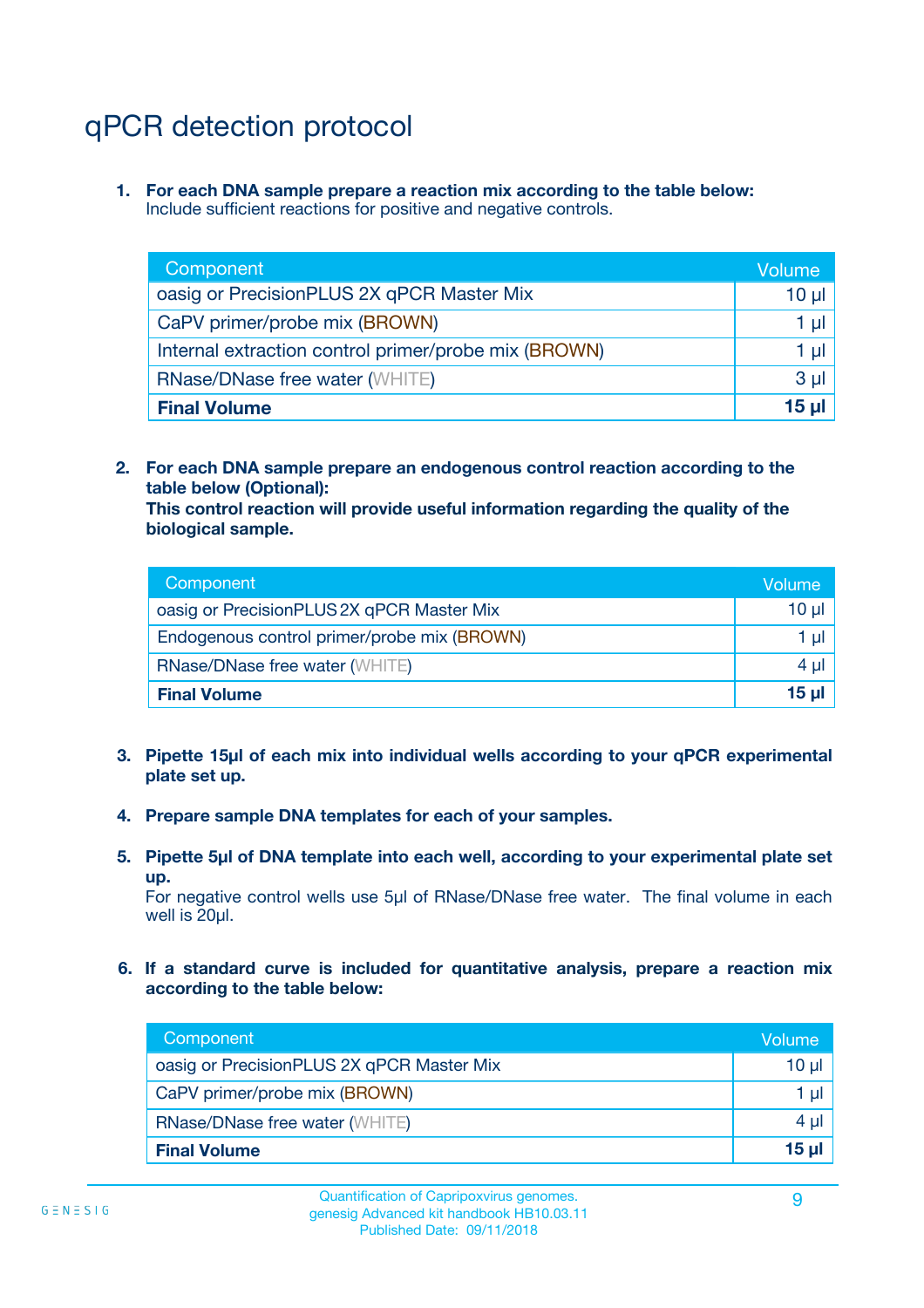#### **7. Preparation of standard curve dilution series.**

- 1) Pipette 90µl of template preparation buffer into 5 tubes and label 2-6
- 2) Pipette 10µl of Positive Control Template (RED) into tube 2
- 3) Vortex thoroughly
- 4) Change pipette tip and pipette 10µl from tube 2 into tube 3
- 5) Vortex thoroughly

Repeat steps 4 and 5 to complete the dilution series

| <b>Standard Curve</b>         | <b>Copy Number</b>     |
|-------------------------------|------------------------|
| Tube 1 Positive control (RED) | $2 \times 10^5$ per µl |
| Tube 2                        | $2 \times 10^4$ per µl |
| Tube 3                        | $2 \times 10^3$ per µl |
| Tube 4                        | $2 \times 10^2$ per µl |
| Tube 5                        | 20 per µl              |
| Tube 6                        | 2 per µl               |

**8. Pipette 5µl of standard template into each well for the standard curve according to your experimental plate set up.**

#### The final volume in each well is 20µl.

# qPCR amplification protocol

Amplification conditions using oasig or PrecisionPLUS 2X qPCR Master Mix.

|             | <b>Step</b>       | <b>Time</b>     | Temp    |
|-------------|-------------------|-----------------|---------|
|             | Enzyme activation | 2 min           | 95 °C   |
| Cycling x50 | Denaturation      | 10 <sub>s</sub> | 95 $°C$ |
|             | DATA COLLECTION * | 60 s            | 60 °C   |

\* Fluorogenic data should be collected during this step through the FAM and VIC channels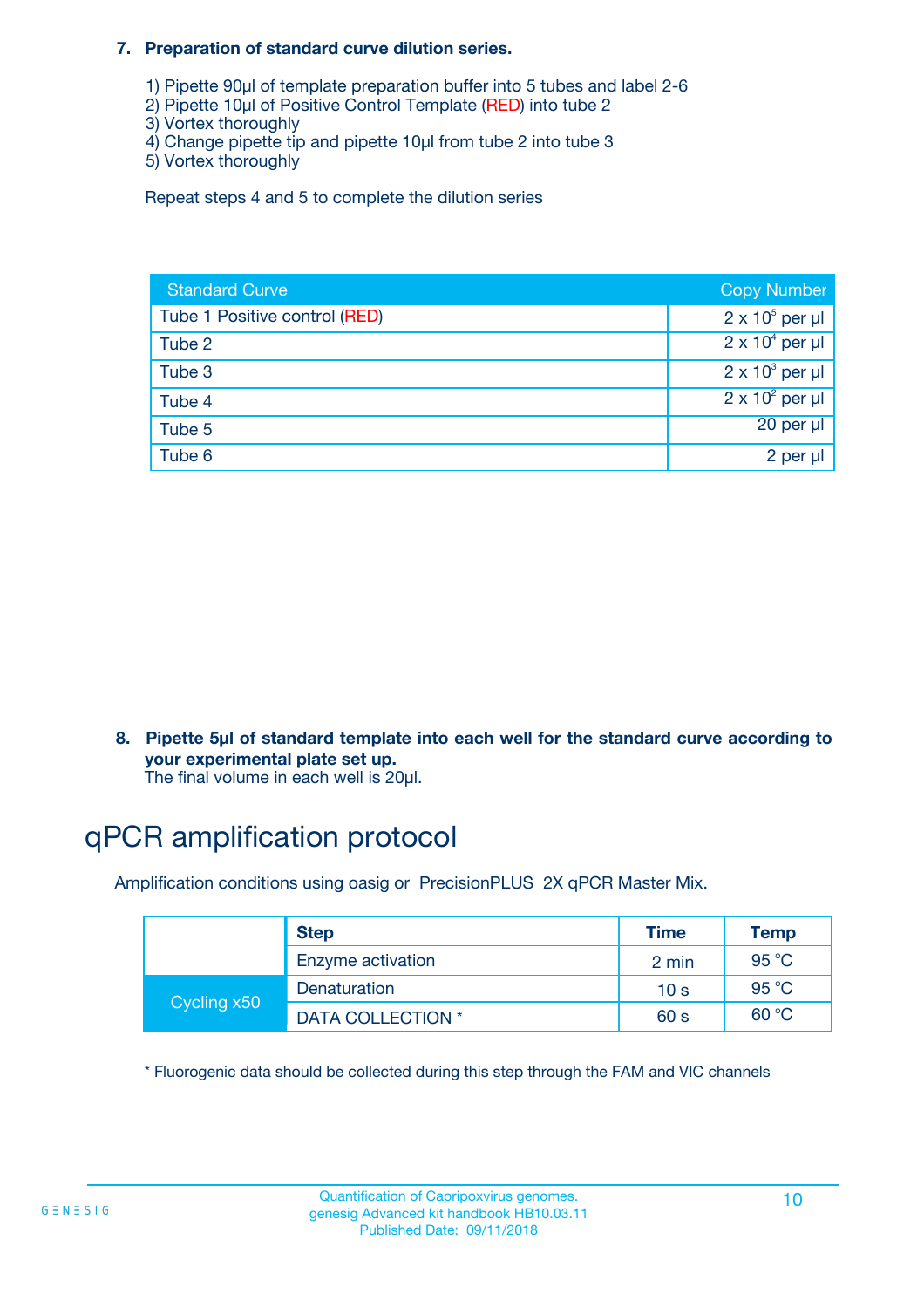# Interpretation of results

| <b>Target</b><br>(FAM) | <b>Internal</b><br>control<br>(NIC) | <b>Positive</b><br>control | <b>Negative</b><br>control | Interpretation                                                                                                  |
|------------------------|-------------------------------------|----------------------------|----------------------------|-----------------------------------------------------------------------------------------------------------------|
| $\leq 30$              | $+ 1 -$                             | ÷                          |                            | <b>POSITIVE QUANTITATIVE RESULT</b><br>calculate copy number                                                    |
| > 30                   | ٠                                   | ÷                          |                            | <b>POSITIVE QUANTITATIVE RESULT</b><br>calculate copy number                                                    |
| > 30                   |                                     | ÷                          |                            | <b>POSITIVE QUALITATIVE RESULT</b><br>do not report copy number as this<br>may be due to poor sample extraction |
|                        | ÷                                   | ÷                          |                            | <b>NEGATIVE RESULT</b>                                                                                          |
| $+ 1 -$                | $+ 1 -$                             | ÷                          | $\leq$ 35                  | <b>EXPERIMENT FAILED</b><br>due to test contamination                                                           |
| $+$ / -                | $+ 1 -$                             | ÷                          | > 35                       | $\star$                                                                                                         |
|                        |                                     | ÷                          |                            | <b>SAMPLE PREPARATION FAILED</b>                                                                                |
|                        |                                     |                            | $+$ /                      | <b>EXPERIMENT FAILED</b>                                                                                        |

Positive control template (**RED**) is expected to amplify between Cq 16 and 23. Failure to satisfy this quality control criterion is a strong indication that the experiment has been compromised.

\*Where the test sample is positive and the negative control is positive with a  $Ca > 35$ , the sample must be reinterpreted based on the relative signal strength of the two results:



If the sample amplifies  $> 5$  Cq earlier than the negative control then the sample should be reinterpreted (via the table above) with the negative control verified as negative.



If the sample amplifies  $< 5$  Cq earlier than the negative control then the positive sample result is invalidated and<br>the result should be determined  $the$  result should be inconclusive due to test contamination. The test for this sample should be repeated.